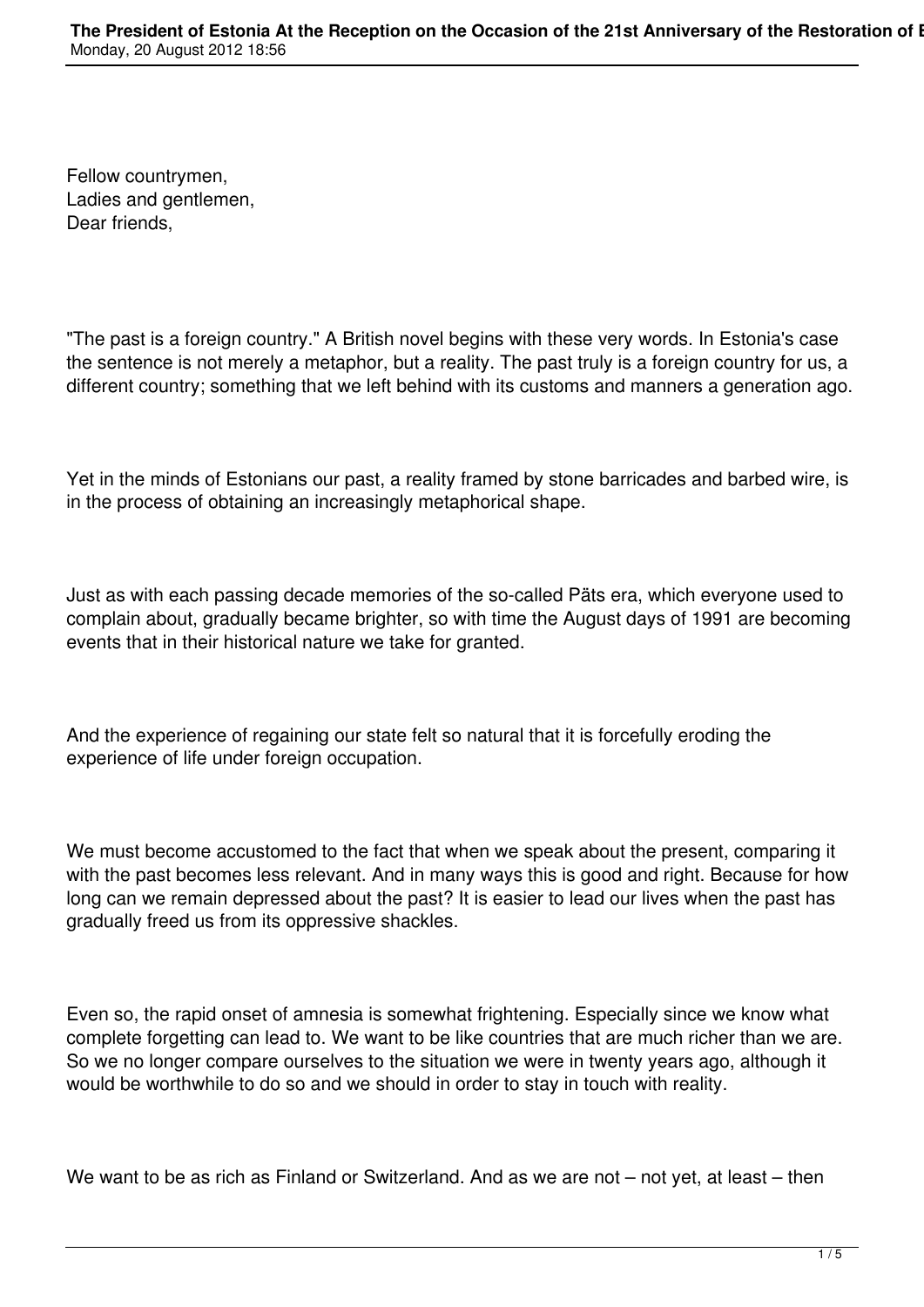someone has to take the blame for it. And in accordance with today's custom, it must be our own state.

A generation is enough to cardinally change the minds of a people.

Things have gone just as they did in the thirties, when the talented and hopeful youth of the day turned their resentment towards the Päts regime against the Estonian Republic.

Many believe the solution lies in leaving, in earning money in a foreign country and finding happiness there. That too is a freedom we won back twenty-one years ago. To stay or go to accomplish something and earn money. But it was the same state that we are wont to criticize that brought us free access to Europe.

A harsh phenomenon that often accompanies these free choices is that once on our way, we suddenly find ourselves lonely in a foreign country among strange people.

Searching for one's reflection in the West's mirror might also be expressed through understanding life in a foreign country and reading its papers. It then becomes clear that over the past twenty years the best decisions have not always been made in our common Europe.

We can draw a conclusion or two based on that. Among them that all people involved in politics are fools. Or that Estonia has actually done many things right and quite well.

Or we could draw the principle conclusion: while for us and for Estonia the best years still lie ahead, this may not be the case for the vast majority of Europe. And each person who wants to leave should consider whether he wants to be part of the past or the future.

Ladies and gentlemen.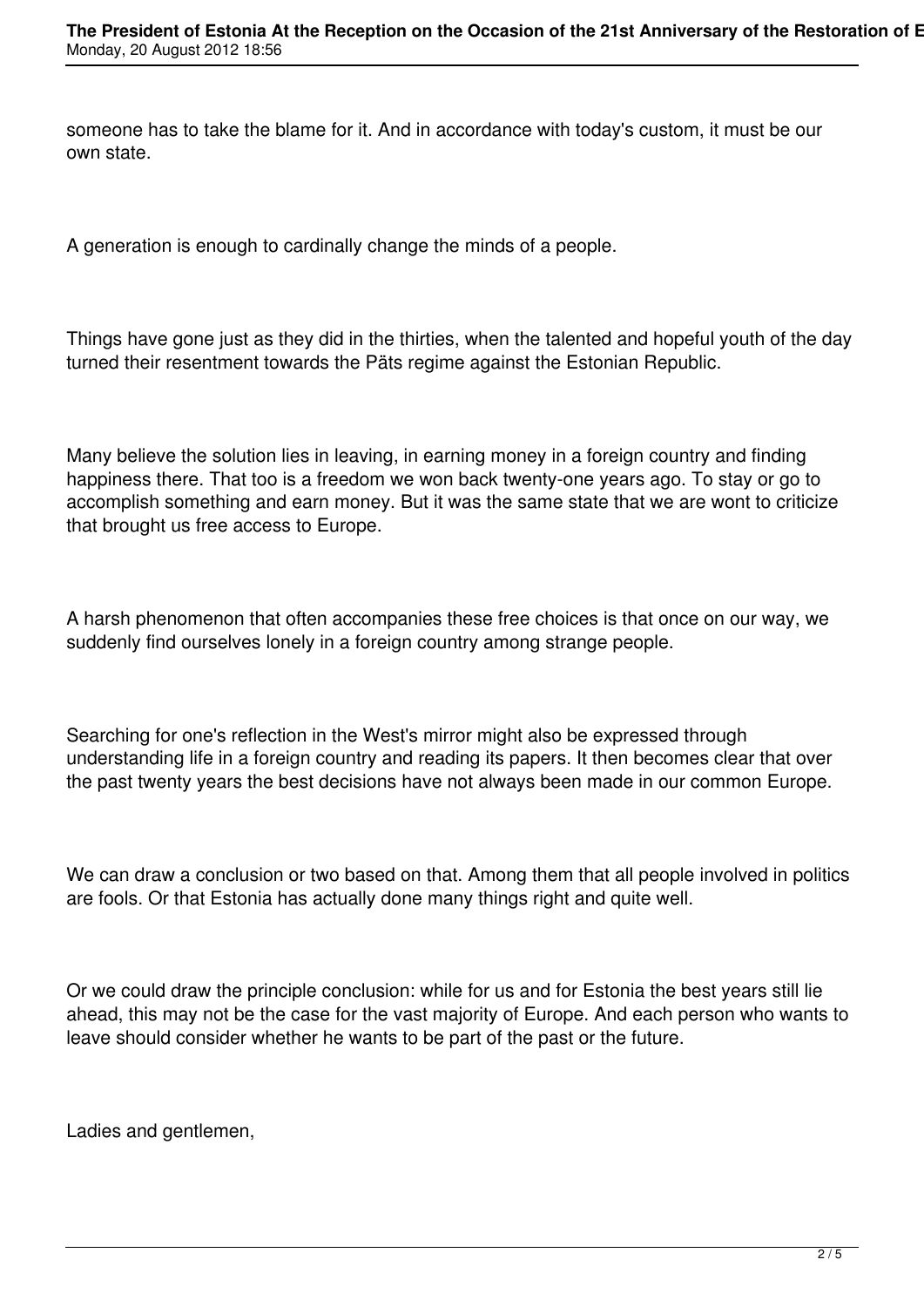What worries me most on the eve of beginning the 22nd year of Estonia's restored independence is the disappointment and provocation going on in politics and democratic governance. In the foreign country of the past we were oppressed by the knowledge that we were powerless to decide anything on our own.

Being able to make our own decisions is exactly why we wanted our independent state back.

The past, nonetheless, vigorously continues to live on close by us. There in that foreign country, our separation from which we celebrate today. Show trials and witch-hunts for alleged terrorists, political opponents or protesters against authoritarianism, persecution of the free press in all those countries classified as not free or partly free by Freedom House demonstrate how different, how exceptional our way, the Estonian way, has been.

Despite recent comically-sounding hysterical cries, our political power stands separate from law enforcement. Estonian courts do not wait for the government to make up its mind on what a court decision should be. In Estonia the state is separate from the church and the church from the state. The state does not brand sportsmen who did not win a medal at the Olympics and their coaches as failures.

Estonia has not deceived anyone. Over the past twenty years Estonia has been the way we have chosen Estonia to be.

Dear fellow citizens,

In opting to join the European Union nine years ago we chose freedom. In addition to our constitutional freedoms we chose the freedom to travel, work, and trade anywhere in Europe.

Estonia has benefitted a lot from EU membership; that includes financially. We have all travelled on roads, let grain run through our hands, and admired brand-new roofs on school buildings while reading signs with large letters saying: "Built with the help of the European Union."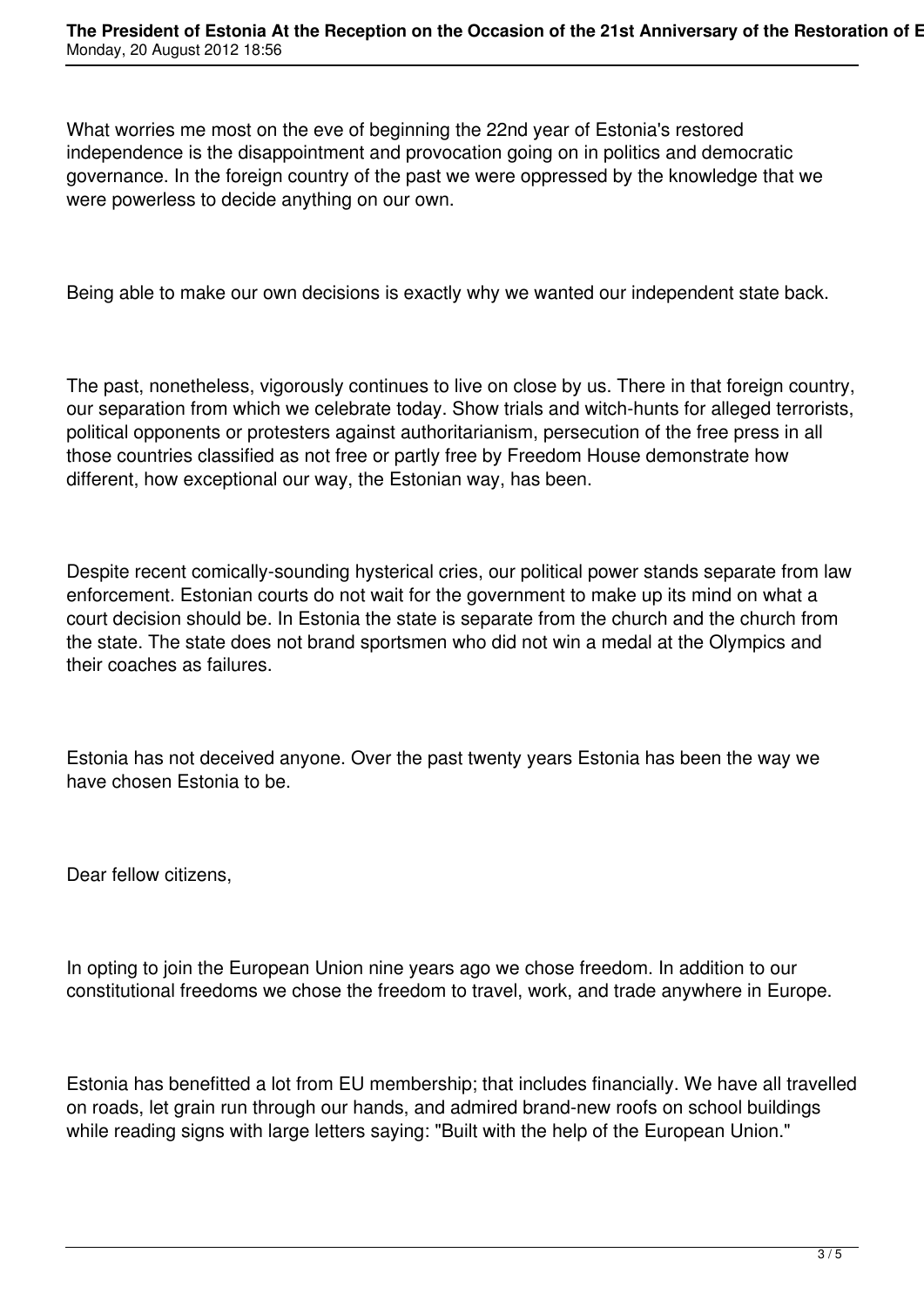Without a doubt we have received a lot from Europe. And more important than money is the sense of freedom and security that we are still capable of recognizing.

But are we just as generous in giving? Believe me, the mechanisms of European fiscal stability would have come into being even without Estonian participation. There's no question about that.

The question is: do we want to be part of the solution? Do we with our experiences and knowledge have anything to contribute to shaping Europe as it happens every day, every hour? In brief, are we Europeans?

This is expressed by our capability and will to take others into consideration, to understand their worries. I have already thanked the Supreme Court of Estonia for the most thorough constitutional oversight in twenty years in the process concerning the European Stability Mechanism.

The process came to the conclusion that the framework of the constitution that has served us well already for twenty years permits the ESM treaty to be ratified and Estonia to join the solidarity of the whole eurozone.

And let us not forget that Europe is largely an intellectual project aimed at reinforcing democracy on a continent whose experience with it has been volatile. The story of European unity is a success story despite the circumstances, rather than because of them. There still are numerous cultural, national, historical and political powers that aim to draw Europe apart rather than together.

It is cheap and dangerous to let oneself be dragged along by them, even if it's only intellectually. As a result of this, we can end up tearing ourselves to pieces. Let us not do so.

However, dear friends, I call upon you all, politicians, NGOs, our cultural elite, each citizen, to boldly express your thoughts on whatever topic comes to mind.